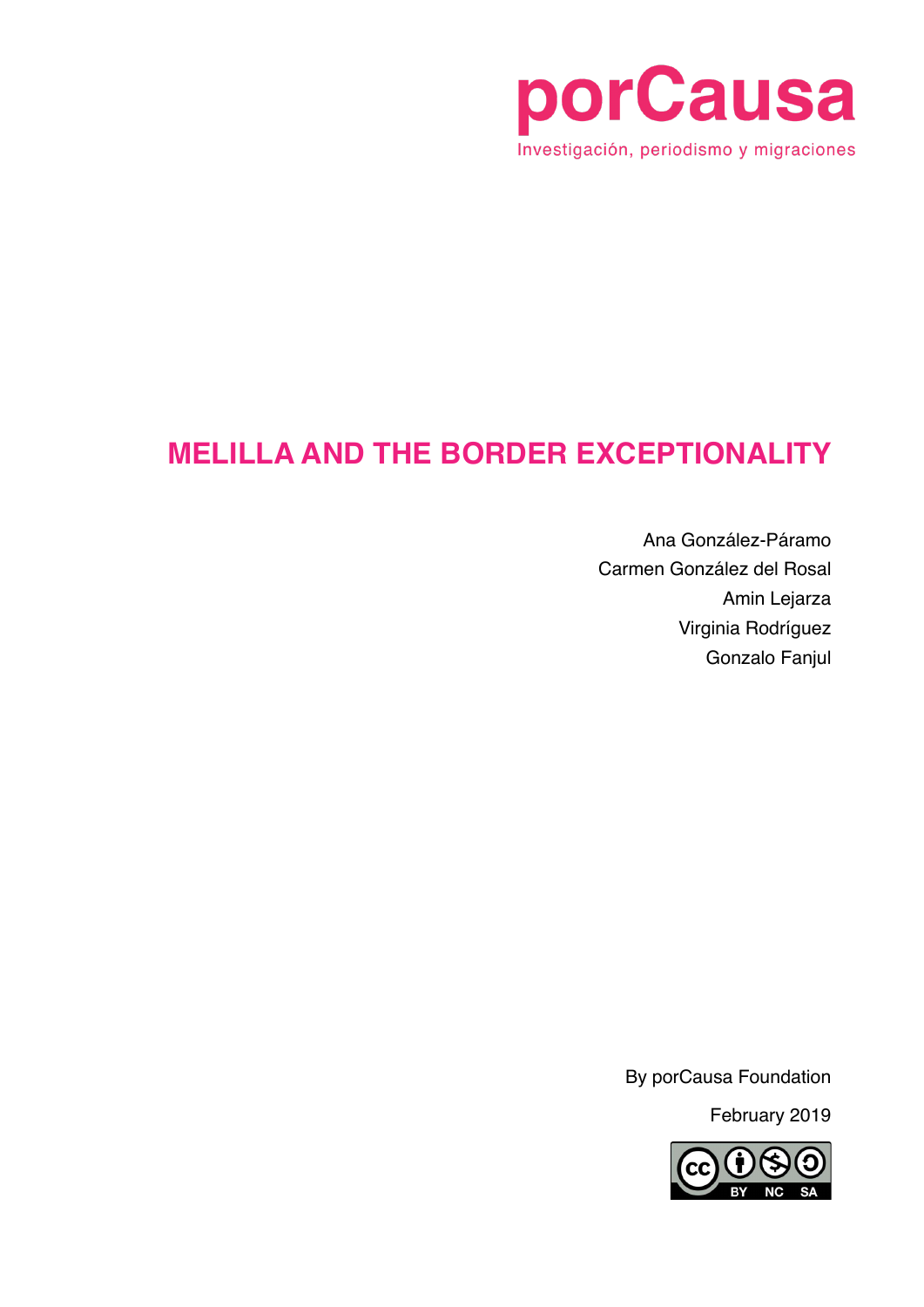

### **INDEX**

### **SUMMARY**

#### **I. THE BORDER AS IDENTITY**

From exceptionality to impunity

Melilla: Illustration and laboratory of a broken migratory model

#### **II. THE GEOPOLITICAL EXCEPTIONALITY**

#### **III. ECONOMIC, LEGAL AND ADMINISTRATIVE PARTICULARITIES**

### **IV. THE EXCEPTIONAL RELEVANCE OF MIGRATION, SECURITY AND CONTROL**

- **ANNEX 1** THE REPATRIATION AGREEMENT BETWEEN MOROCCO AND SPAIN AND SUMMARY DEPORTATIONS
- **ANNEX 2** THE AGREEMENT ON NON-ACCOMPANIED CHILDREN
- **ANNEX 3** LAW-ENFORCEMENT AGENCIES PRESENT IN MELILLA
	- Local Police of MelillaPort Police
	- National Police
	- Customs Surveillance Service (SVA)
	- Civil Guard
	- Army
	- National Intelligence Centre (CNI)
	- A future European Border and Coast Guard?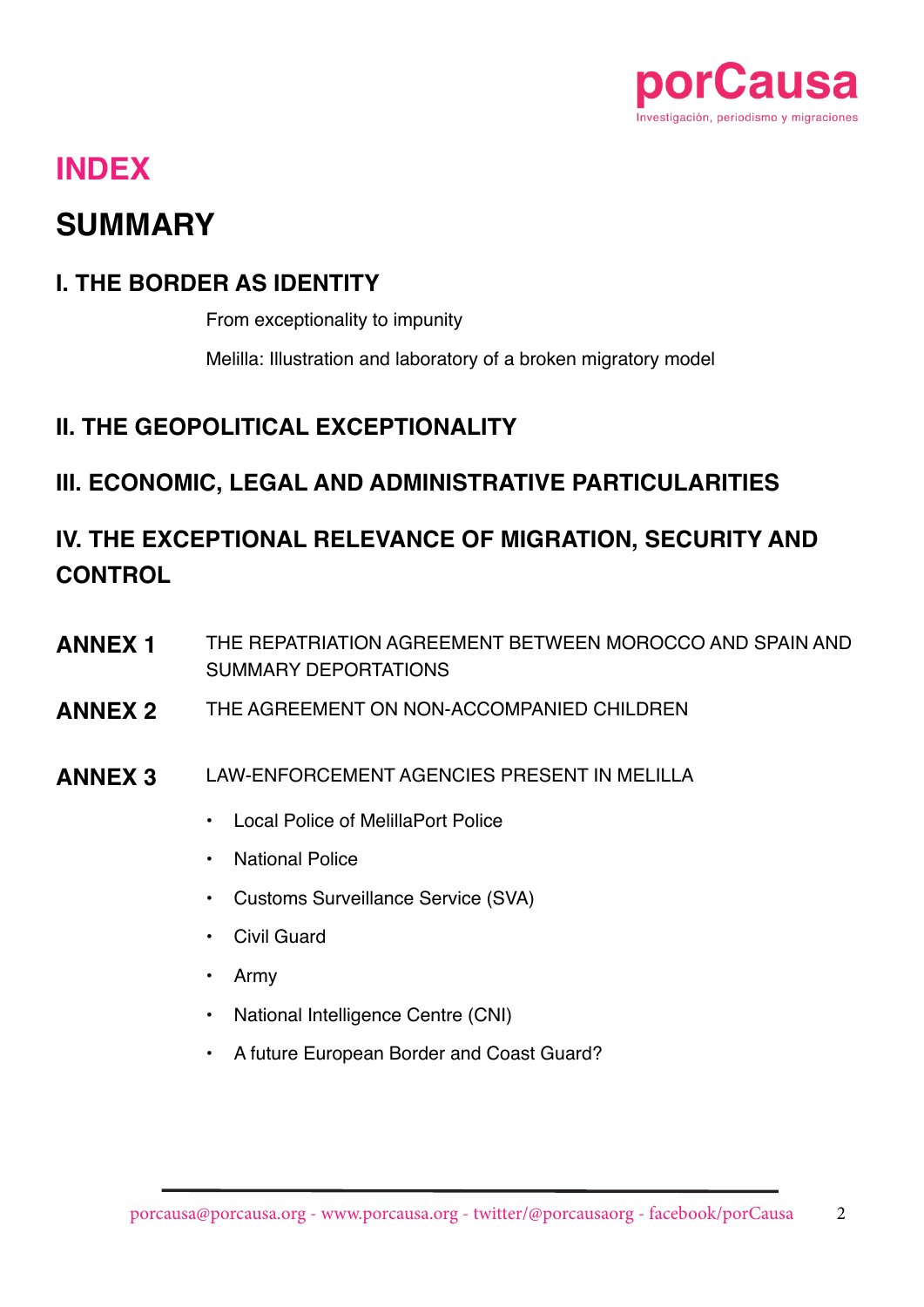

### **SUMMARY**

Melilla is an exceptional territory. A European enclave in the African continent, a border to emphasise one of the deepest inequality gaps in the planet. This border characterizes and defines the city: it isolating Melilla geographically, defining its economy and giving Melilla an essential role in migration control policies to Europe. These three features tell the story about the exceptionality of the autonomous city, which in turn protects the impunity of its authorities before judicial, political and journalistic scrutiny. This perpetuates a broken migratory model of which Melilla is an illustrative example and a political laboratory. With this work, the porCausa Foundation seeks to contribute to an informed public debate about the characteristics and consequences of a system, and the possibility of offering alternatives.

### **I. THE BORDER AS IDENTITY**

The Autonomous City of Melilla is a territorial and administrative space defined by its geographical position. Its isolation and its condition as a European land border with Africa –being Ceuta the only other case– determine the economic, political and social structure of a city that separates two universes of prosperity and institutional development. Only in terms of income, according to the [World Bank,](https://datos.bancomundial.org/indicador/NY.GDP.PCAP.CD) the kilometres of fence that separate Spain from Morocco represent an inequality gap of more than 9 to 1. The particularities extend to the movement of people and goods, subject to the informality of some commercial transactions and a specific regulation that considers the relationship of neighbourhood with Morocco.

But the exceptionality of Melilla as a border city goes much further. The about 90,000 inhabitants and 12 km2 that make up this space are perceived as a threatened territory which must be protected. Morocco has never recognized Spanish sovereignty over Melilla and Ceuta, but the main authorities are mostly concerned about border crime and, increasingly, irregular immigration. Over the past three decades, Melilla has been gaining relevance as a gateway for migration flows from Morocco, the sub-Saharan region and, more recently, Middle East countries.

The accumulation of these elements results in a political economy of its own, with some outstanding features:

**• The existence of a [Migration Control Industry](https://porcausa.org/industriacontrolmigratorio/) in Southern Europe:** As the investigations published by porCausa and others organisations have shown, the sophisticated immigration control policies of the European states have generated an ecosystem of companies, organisations and individuals that receives multimillion dollar amounts to manage control, reception and return of immigrants. These actors play a fundamental role in the economic, institutional and even architectural composition of the territories where they operate.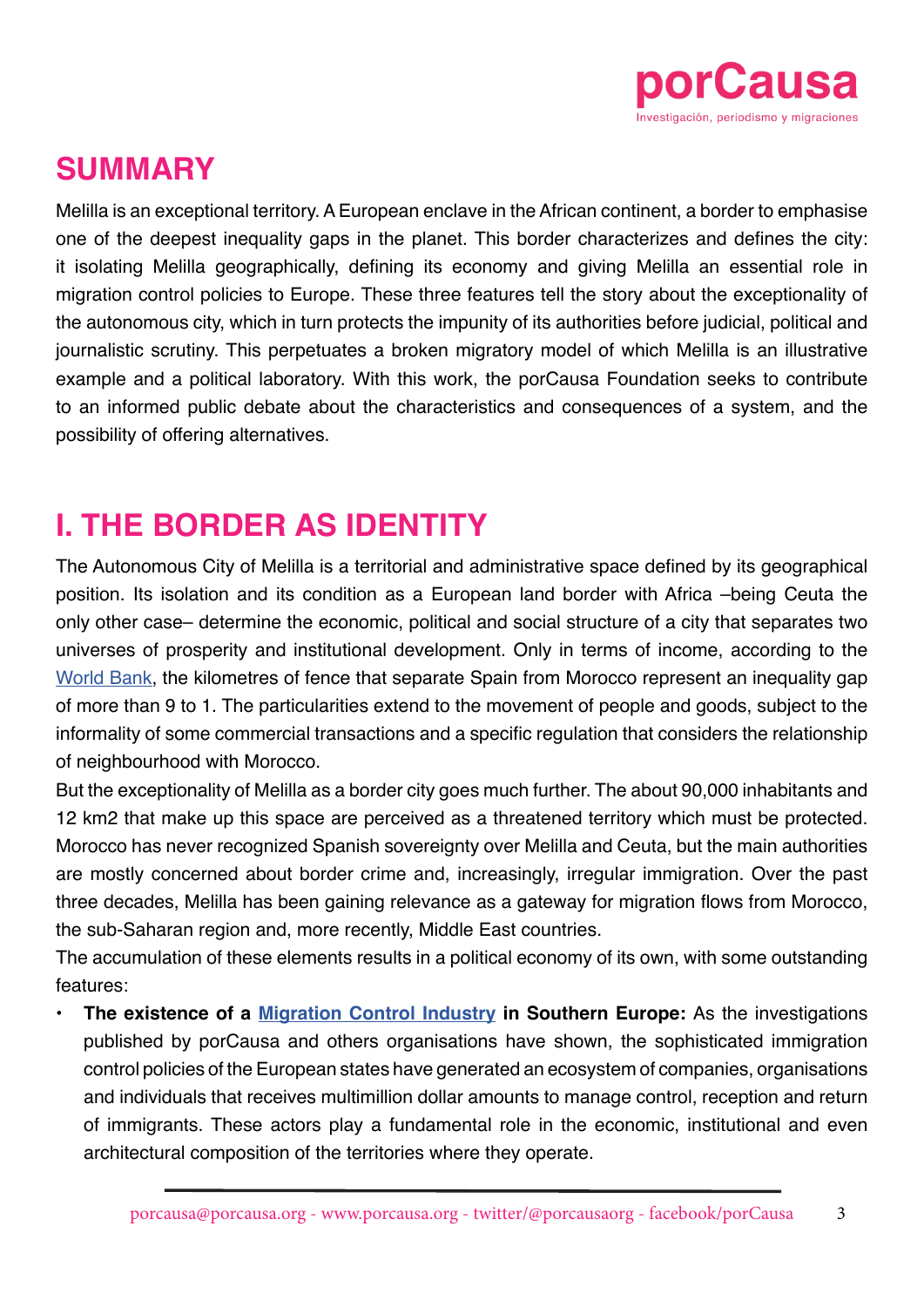

They also have a strong influence in the creation of a public narrative on migrations as a threat to security, which justifies in turn greater investments.

- **• The administrative and geographical exceptionality of the autonomous city**, which excludes Melilla from the Schengen area of free mobility of persons, grants special fiscal conditions to its habitants and businesses, and feeds networks of informal trade between both sides of the border.
- Occasionally, border isolation also translates into **political isolation**, which makes Melilla and other similar territories - Ceuta, Lampedusa, Lesbos, Valletta– in bridgeheads that must face by themselves the social, administrative and humanitarian challenges of migratory flows. Territories that the rest of Europe has chosen to ignore.

#### **From exceptionality to impunity**

The real or constructed threats that Melilla suffers contribute to the self-perception of the local population and its leaders, and justify a de facto state of exception, closing the city on itself and where they ignore or distort the rules that oblige all citizens and territories of the rest of Spain. The perpetuation of the so-called automatic border returns constitutes just an example of the string of political and legal irregularities that characterizes the action of local and state authorities: the conditions of the reception centres, the lack of protection of many immigrant children, the political and economic endogamy, the complicity of some media with presence in Melilla and the disproportionate dependence on public resources.

It is not easy to break this self-absorption. Over the past decades, numerous local and external representatives of civil society, parties, religious groups, judges, journalists, ombudsman and international organizations have tried to introduce greater transparency, demand accountability and guarantee respect for fundamental rights in this territory. But his effort has hit a tangle of political and economic interests in which external authorities rarely want or can intervene.

In the [city-cage](https://porcausa.org/articulo/claustrofobia-la-ciudad-jaula-encerrados-mar-la-valla/) of Melilla, border exceptionalism translates into impunity.

#### **Melilla: illustration and laboratory of a broken migratory model**

Each of these elements helps to perpetuate within the Autonomous City deep internal inequalities and a broken migratory model whose direct and indirect consequences go far beyond acceptable. But the political importance of Melilla escapes the limits of its territory. Similarly with other border cities inside and outside Europe, this territory is at the same time an epitome of the global migration management model and a laboratory of the policies that have been developed for three decades.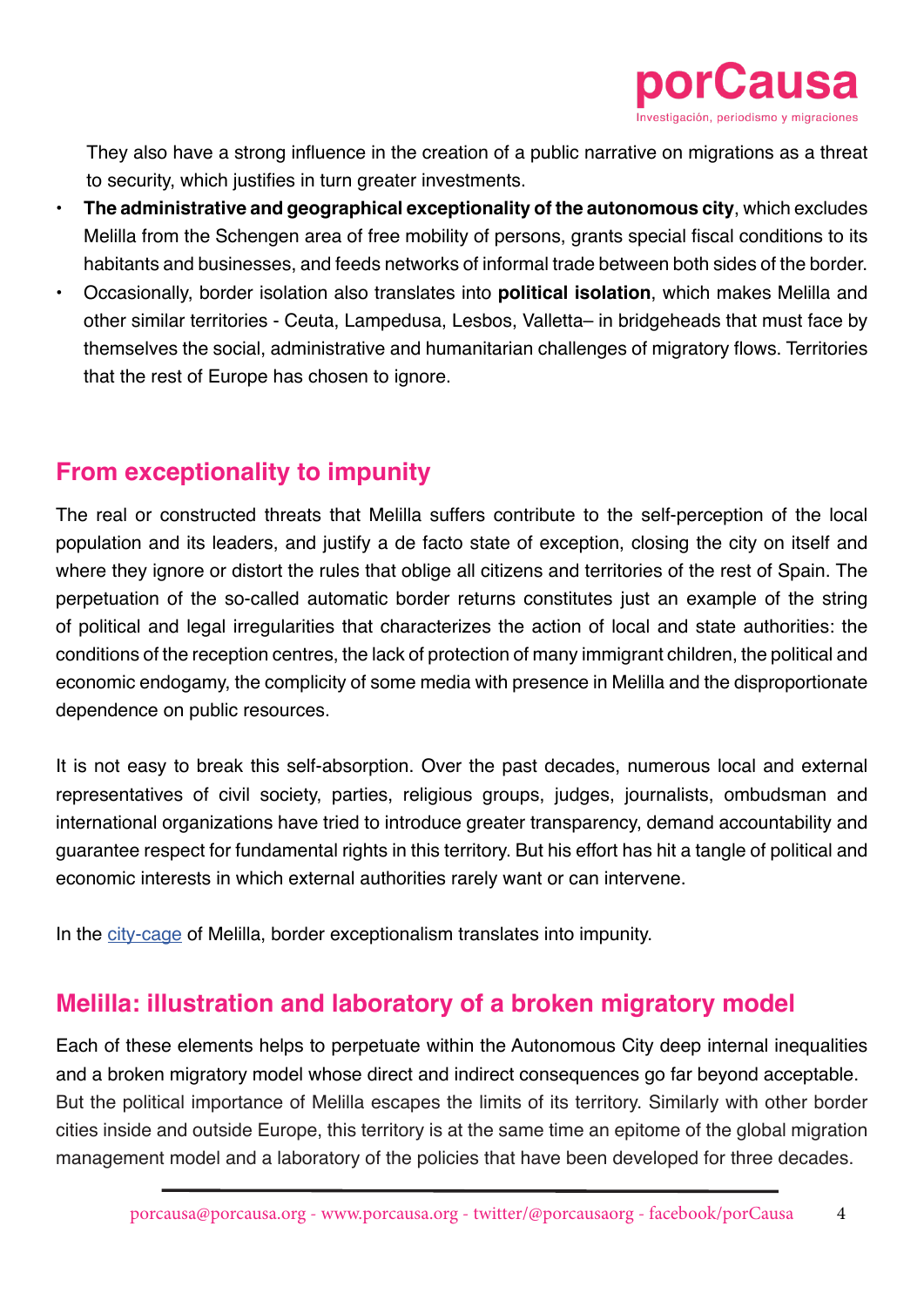

The next pages briefly develop three areas on which the exceptional character of Melilla as border city has been built: geopolitical, economic and security.

## **II. THE GEOPOLITIC EXCEPTIONALITY**

Although it belongs to the territory of a Member State, Melilla has a special status within the EU On the one hand, its GDP per capita is between 75 and 90% of the average EU-27, which makes it a transition region and makes it a beneficiary of the European Regional Development Fund1 and the European Social Fund2. On the other, its particular location not only leaves it on the margins of free mobility and defence agreements that reach the rest of the Spanish territory, but it also adds to the relevance of the relationship with Morocco.

- **Exclusion of the Schengen area:** According to the conditions of accession to the free mobility space of Schengen (1991), Spain would continue to apply to goods and travellers from Melilla the existing controls prior to their introduction into the customs territory of the EU. It also continues to apply the specific visa exemption regime for small border traffic between Melilla and the Moroccan province of Nador. Finally, for the nationals Moroccans not resident in the province of Nador who would like to enter exclusively in Melilla, a multiple-entry visa system limited to the city would remain in place.
- **• Melilla is excluded from NATO automatic defence response mechanisms**, although the Spanish State may request an intervention under the"emerging threats" assumption.
- **• The "special relationship" with Morocco**: The relationship between Spain and Morocco has always been complex and variable3. Since Morocco independence in 1956, the relations between both countries have been marked by latent conflicts (Western Sahara, claims about Spanish enclaves in North Africa and fishery resources, to name a few examples); with an intense bilateral agenda (as neighbours and national and European border, mainly due to the terrorist threat, drug trafficking, smuggling and lately the irregular immigration); and for strategic relations and regional rivalry in the Maghreb (mainly with Algeria and with France).

2 [ESF 2014-2020](http://fondoseuropeosmelilla.es/wp-content/uploads/2015/11/Version-SFC-PO-FSE-Melilla-24.8.2015.pdf), to support the creation, access, and improvement of employment and working conditions

<sup>1</sup> The [Melilla FEDER Operational Program 2014-2020](https://fondoseuropeosmelilla.es/documentos-principales-del-po/) has the specific objective of promoting economic growth supporting the intelligent growth and sustainability of its resources, including accessibility, tourism promotion and cultural heritage.

**<sup>3</sup> See Haizam Amirah Fernández: Foreign Policy, [Elcano Relations Spain-Morocco Report 2015.](http://www.realinstitutoelcano.org/wps/wcm/connect/88904c804aafc38788f08e207baccc4c/Informe-Elcano-19-Relaciones-Espana-Marruecos.pdf?MOD=AJPERES&CACHEID=88904c804aafc38788f08e207baccc4c)**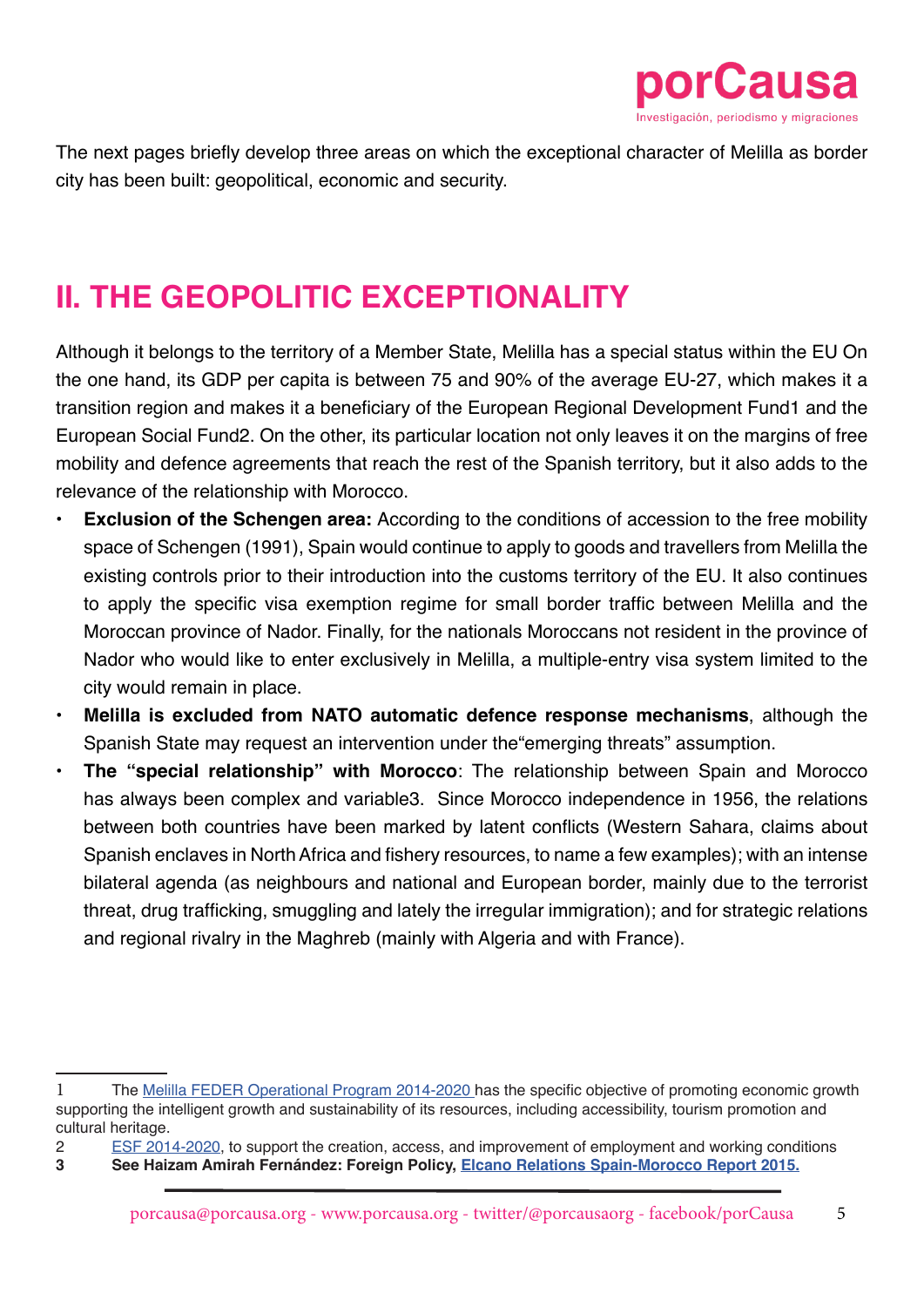

- **• Melilla is a strategic point of bilateral and plurilateral relations:** The situation of this city and that of Ceuta were excluded from the [Treaty of friendship, good neighbourhood and cooperation](https://www.boe.es/buscar/doc.php?id=BOE-A-1993-5422#analisis) [of 1991,](https://www.boe.es/buscar/doc.php?id=BOE-A-1993-5422#analisis) where Spain and Morocco institutionalised a bilateral framework of periodic meetings at different political and administrative levels, but no mention is made of the territories claimed by Morocco, like Melilla. Europe has tried to facilitate these relations with a Morocco-EU framework agreement that recognizes the strategic importance of this association1.
- **• The relevance of atypical trade:** The Melilla-Nador international border measures only 9.6 km and consists of a triple border fence (two belonging to Spain and one to Morocco) to avoid immigration and commercial smuggling to Spain. The geographic isolation of Melilla and the visa exemption for Moroccan neighbours have facilitated the consolidation of an informal commercial market on which many families depend on both sides of the border<sup>2</sup>, but generates at the same time important fiscal and social distortions, as illustrated by [the extreme vulnerability of porters.](http://www.congreso.es/l12p/e4/e_0048197_n_000.pdf) According to [Spanish government data](http://www.congreso.es/l12p/e7/e_0078917_n_000.pdf), the daily intensity of the atypical trade in Melilla has gone from 1,500 daily porters in early 2015 to 6,000 in 2017. After Morocco unilaterally closed the commercial custom in Beni Enzar in August 2018, this atypical trade continues to develop through the passage of "Chinatown" where, according to [Civil Guard calculations,](https://www.abc.es/espana/abci-libre-3000-porteadores-aunque-marruecos-siga-sin-abrir-aduana-melilla-201809170454_noticia.html) 3,000 porters pass each day with duty-free merchandise.

## **III. ECONOMIC, LEGAL AND ADMINISTRATIVE**

### **PARTICULARITIES**

- **• High economic and social vulnerability:** According to official data from the second quarter of 2018, unemployment in the Melilla is 28%, just ahead of Ceuta and practically doubling the Spanish average (15.3%). Its GDP per capita (17,945 euros in 2017) places it penultimate among the Spanish regions, only above Extremadura.
- **• The State as an economic support:** The public sector is the largest employment contractor and stabiliser in Melilla (50.3% of the occupation, according to the [National Statistics Institute, INE\)](http://www.ine.es/jaxiT3/Tabla.htm?t=4960). The private business network consists mainly of small companies and microenterprises of the tertiary sector, oriented to the Moroccan market.
- **• A special economic and fiscal regime:** Without becoming a tax haven, Melilla falls into the category of free customs territory, which places it outside of the Common Customs Union of the EU although harmonized with European regulations.

2 See [traffic volume of people and vehicles 2016-2017](http://www.congreso.es/l12p/e9/e_0090605_n_000.pdf), according to government data (23May, 2018).

<sup>1</sup> [The Association Agreement i](https://eur-lex.europa.eu/legal-content/ES/ALL/?uri=CELEX:32000D0204)s in force since 2000. In 2008 it was granted an "advanced" status within the European Neighbourhood Policy (ENP). In 2013 [the Association Agreement for the EU-Morocco mobility](https://ec.europa.eu/home-affairs/sites/homeaffairs/files/what-is-new/news/news/2013/docs/20130607_declaration_conjointe-maroc_eu_version_3_6_13_en.pdf) (which guarantees technical and financial support to Morocco in the area of irregular migration and promotion of circular mobility through labor migration) and a new plan for action under the ENP were signed. In addition, Morocco is the first country in the region that has entered negotiations to establish a visa facilitation regime and a Deep and Comprehensive Free Trade Area (DCFTA) with the EU.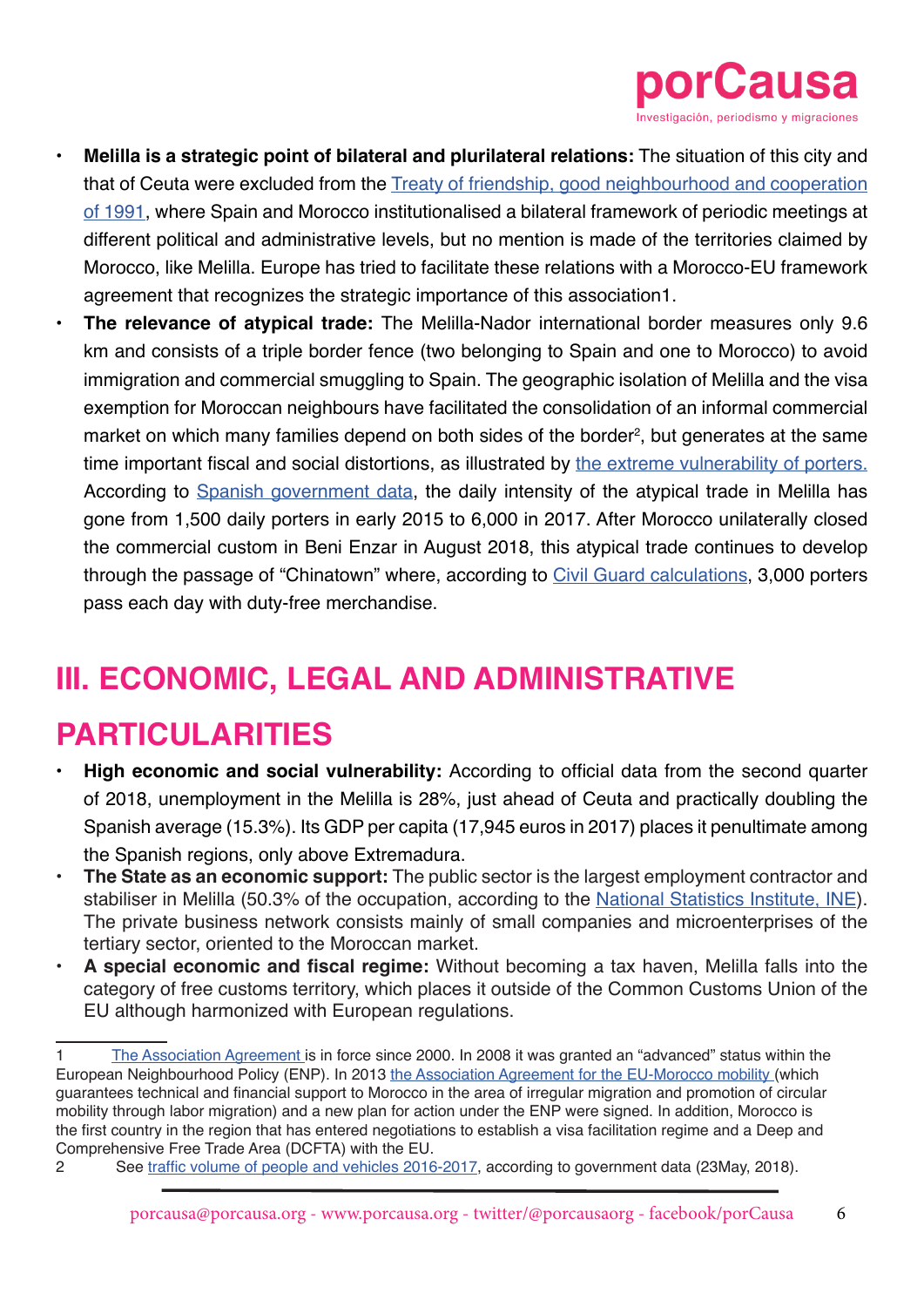

The special conditions of the territory include an indirect local tax (Tax on Production, Services and Import, with the Spanish acronym of IPSI)<sup>1</sup> that replaces the Spanish VAT, being the main source of public financing in Melilla; exemptions and 50% deductions on both the company tax an income; various deductions bonuses on fees to Social Security; and an exemption from customs duty on exports to the EU customs territory. Melilla does not have the same competences as the main 17 Spanish regions, as is the case with education.

- **• The multiple exchanges between Melilla-Nador have become the centre of development and social relations:** This southern border, at the same time permeable and impregnable, has also profited from its remoteness and distance from national main cities, Madrid, Rabat or Casablanca, which has allowed this particular melting pot, and the search for resources in the surroundings to solve the shortages experienced by both towns. The border with Morocco creates complex commercial, labour, family, services and leisure relationships. The border doesn't just set a territorial separation, but connects populations on both sides.
- **• The irregularities and administrative peculiarities are numerous**, some of them with serious legal implications:
	- Absence of a career inspector senior national civil servant responsible for overseeing public procurement, independent of political power - since at least 1996. The local administration must comply with a provisional auditor, designated by the Melilla government.
	- The Spanish Court of Auditors has expressed different complaints regarding Melilla: breach of deadlines for the submission of reports, lack of documentation on public procurement, and designation of provisional auditors whose impartiality has been questioned on several occasions.
	- Melilla has been part of numerous anti-corruption operations, including Opera, Tosca, Montecristo, Abogados, Arquitecto, Campo de Golf and Voto por Correo.
	- For 20 years, Melilla has hosted one of the most important legal events of Spain, the Legal Conference Enrique García Badillo, organised by Blas Jesús Imbroda, brother of Melilla President Juan José Imbroda.
	- Deficiencies in legal aid to migrants have been reported, some of this legal aid involving relatives of President Imbroda.
	- In Melilla, the Historical Memory Law is not applied, as reflected in its current streets, which contains numerous names figures related to the Franco are, as well as by the presence of monuments that extolling Franco in different parts of the city.
	- Melilla has the highest vote by mail rate in Spain. Both the PP and the two main opposition parties (CPM and PSOE) are charged for alleged purchase of votes.
- [Law 8/1991 of 25 March](https://www.boe.es/buscar/act.php?id=BOE-A-1991-7645) approves the arbitration on production and importation in Ceuta and Melilla. Following Law 13/1996, of 30 December, on Fiscal Measures, Administrative and Social Order, it is called **Tax on Production, Services and Import in the cities of Ceuta and Melilla (IPSI).**

•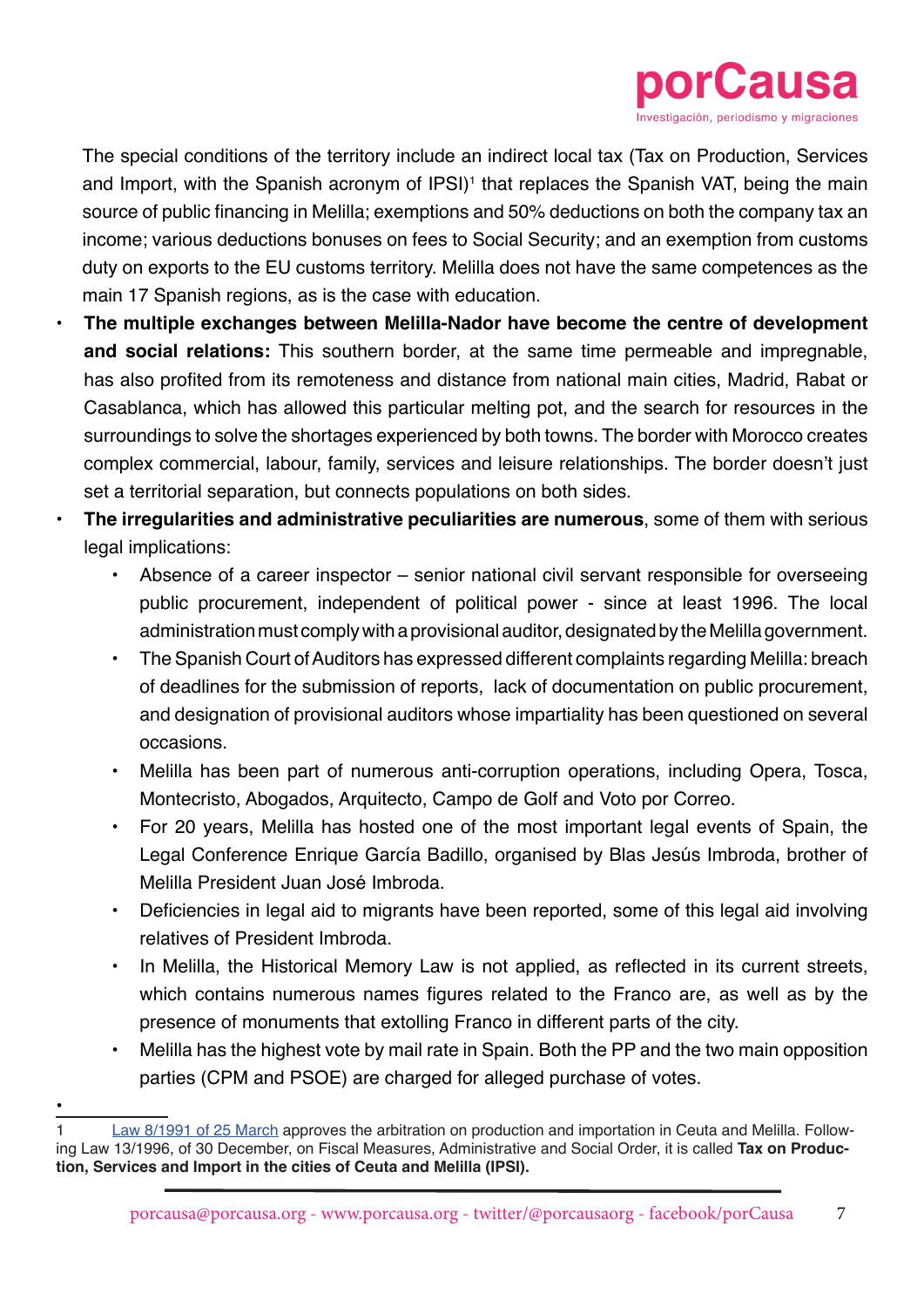

**The urgent reality of unaccompanied foreign children:** Melilla is the Spanish city with the highest concentration of foreign minors not accompanied (MENA), a vulnerable group whose basic rights are not being guaranteed. The centres that house these children and young people are at times at triple its maximum capacity, resulting in overcrowded and unhealthy conditions denounced by numerous organizations and the Ombudsman. Often, many of these children report being victims of aggression, sexual abuse and other ill-treatment, but most prosecuted cases end up being acquitted due to lack of evidence. There is neither a dignified welcome nor an effective strategy for the socio-laboural integration of these children and teenagers, despite the more than 15 million euros per year that Spain provides for this collective in Melilla.

## **IV. THE EXCEPTIONAL RELEVANCE OF SECURITY**

## **AND MIGRATORY CONTROL**

- **• Melilla is an exceptionally securitized city:** Both public and private security are omnipresent in Melilla's politics, society and identity. According to [government data,](http://www.senado.es/web/expedientdocblobservlet?legis=12&id=44746) in February 2017 there were 553 national police and 648 civil guards stationed in Melilla, that is to say a police officer or civil guard for every 72 inhabitants, the highest ratio by region in the country (Murcia, for example, has one agent for each 275 inhabitants)<sup>1</sup>. This ratio does not count the army, local polica or private security.
- **• The reasons for the fortification of Melilla are based mainly on the border management:**  a geographical situation that turns the city into a [national strategic](http://www.dsn.gob.es/es/estrategias-publicaciones/estrategias/estrategia-seguridad-nacional-2017) priority; the fight against illegal business (trafficking in human beings, jihadist terrorism, smuggling, drug trafficking and organised crime); custody of border crossings; and irregular immigration control.
- **• Migration control has become one of the priorities of the relations between both regions:**  Morocco is not only a transit country for a mixed flow of economic and forced migration, but also of origin (the Moroccan community is the largest one of non-EU immigrants in Spain) and even of destination for migrants who are trapped in their territory in transit to Europe. Morocco not only plays tactically with this position in its relations with Europe, but has also made efforts to order the migratory flows through regularizations. The city of Marrakech welcomed recently the signing of the Global Compact for Migration and King Mohamed VI has been designated within the framework of the African Union as the thematic leader in migratory matters.

[https://elfarodeceuta.es/ceuta-triplica-la-ratio-nacional-guardias-policias-habitante https://elpais.com/el](https://elfarodeceuta.es/ceuta-triplica-la-ratio-nacional-guardias-policias-habitante https://elpais.com/elpais/2018/02/26/media.html)[pais/2018/02/26/media.html](https://elfarodeceuta.es/ceuta-triplica-la-ratio-nacional-guardias-policias-habitante https://elpais.com/elpais/2018/02/26/media.html)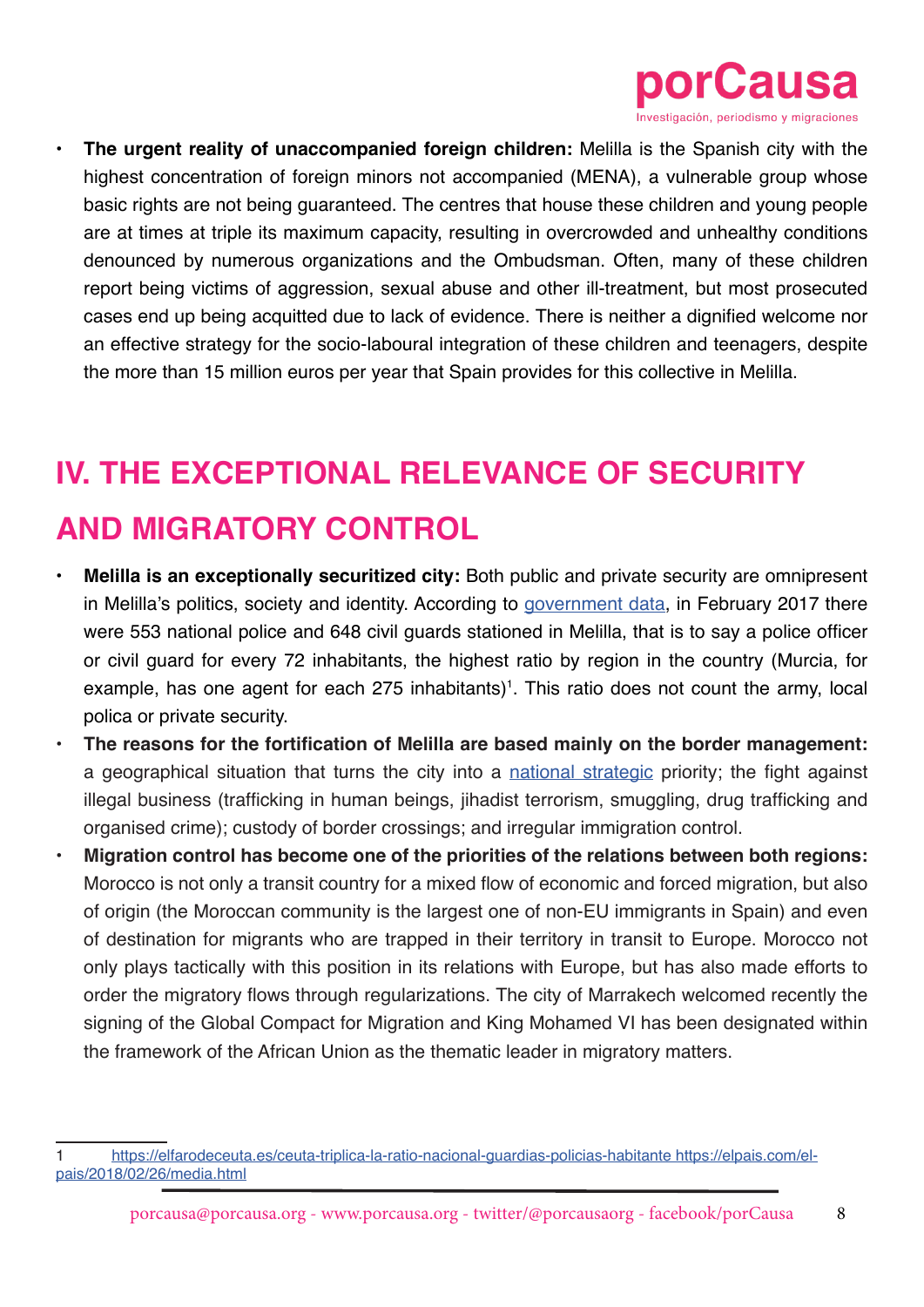

- **• Due to its national and European border status, cooperation in security has been growing:**  mixed Hispanic-Moroccan maritime, land and air patrols, operational in both territories; a joint analysis and research team on immigration; or the participation of the Ministry of Work, Migration and Social Security in the voluntary return program of the International Organisation for Migration for irregular Sub-Saharan immigrants who are found in Morocco. Ceuta and Melilla have received an [increase of agents](http://www.interior.gob.es/es/web/interior/noticias/detalle/-/journal_content/56_INSTANCE_1YSSI3xiWuPH/10180/9195379/?redirect=http%253A%252F%252Fwww.interior.gob.es%252Fes%252Fprensa%252Fnoticias%253Fp_p_id%253D101_INSTANCE_GHU8Ap6ztgsg%2526p_p_lifecycle%253D0%2526p_p_state%253Dnormal%2526p_p_mode%253Dview%2526p_p_col_id%253Dcolumn-2%2526p_p_col_count%253D1) by the Civil Guard<sup>1</sup>.
- **• The physical and administrative structure of Melilla reflects this order of priorities:** the securitisation of public space includes the protection of [Critical infrastructure](https://www.boe.es/buscar/pdf/2011/BOE-A-2011-7630-consolidado.pdf) (public buildings, energy, transport network, hospitals, port and airport), as well as the maintenance of public order and security. Within the political hierarchy of Melilla, the main authorities are the Delegation of Government - which represents, directs and supervises all the services of the General State Administration present in Melilla– and the Ministry of [Citizen Security](http://www.melilla.es/melillaportal/contenedor_tema.jsp?seccion=distribuidor_servicios_tema.jsp&language=es&codResi=1&codMenuPN=601&codMenu=10&layout=contenedor_tema.jsp&ca=10&layout=contenedor_tema.jsp) of the local government.
- **• An army of armies:** the deployment of public security forces and private in Melilla constitutes an anomaly with respect to almost any other Spanish territory point. The range of police and military organisations includes (see Annex 3) the local Melilla police, the port police, several National Police Corps, a Civil Guard command, an operation unit of the Customs Surveillance Service, commanders of the land, air and navy armies, and personnel of the National Intelligence Centre. Additionally, an indeterminate amount of private security personnel is hired for public functions such as surveillance of reception centres. The numerous existing units in the field carry out joint or coordinated operations with the Frontex and **[Europol](https://www.europol.europa.eu/search?t=Melilla&op=Search)** agencies, in addition to having liaison officers between Spain and Morocco.
- **• Despite everything, they fall short:** Despite having the highest proportion of police and civil guards per inhabitant in Spain, its unions and associations, together with the local government, keep to demand greater staffing and even greater collaboration by the army for border security<sup>2</sup>.
- **• A single operational command at the border:** the accumulation of law-enforcement bodies led the Government to create in August 2018 an [unique command for operational cooperation](http://www.interior.gob.es/prensa/noticias/-/asset_publisher/GHU8Ap6ztgsg/content/id/9110332) on the border and the Strait of Gibraltar. At the top there will be a General of the Civil Guard, who will lead a coordination centre responsible for coordinating and optimizing all actions related to irregular immigration in the Strait of Gibraltar, Alboran Sea and adjacent waters, including rescue and reception operations. This centre will integrate the representatives of the different institutions, may request the reinforcement of means and propose new operations or procedures as required by changes in migration flows.

<sup>1</sup> In Melilla these are 3 Rapid Intervention Modules, about 60 agents, from the Reserve Group and Security and a helicopter of the Civil Guard Air Service

<sup>2</sup> [http://www.europapress.es/ceuta-y-melilla/noticia-augc-pide-300-guardias-civiles-mas-melilla-toldos-ag ua-ve](http://www.europapress.es/ceuta-y-melilla/noticia-augc-pide-300-guardias-civiles-mas-melilla-toldos-ag ua-verano-frontera.html
https://www.lavanguardia.com/local/sevilla/augc-pide-300-guardias-civiles-mas-en-melilla-y-toldos-y-ag ua-en-verano-en-la-frontera.htm
https://elfarodemelilla.es/mas-agentes-en-melilla/)[rano-frontera.html](http://www.europapress.es/ceuta-y-melilla/noticia-augc-pide-300-guardias-civiles-mas-melilla-toldos-ag ua-verano-frontera.html
https://www.lavanguardia.com/local/sevilla/augc-pide-300-guardias-civiles-mas-en-melilla-y-toldos-y-ag ua-en-verano-en-la-frontera.htm
https://elfarodemelilla.es/mas-agentes-en-melilla/)

[https://www.lavanguardia.com/local/sevilla/augc-pide-300-guardias-civiles-mas-en-melilla-y-toldos-y-ag ua-en-verano](http://www.europapress.es/ceuta-y-melilla/noticia-augc-pide-300-guardias-civiles-mas-melilla-toldos-ag ua-verano-frontera.html
https://www.lavanguardia.com/local/sevilla/augc-pide-300-guardias-civiles-mas-en-melilla-y-toldos-y-ag ua-en-verano-en-la-frontera.htm
https://elfarodemelilla.es/mas-agentes-en-melilla/)[en-la-frontera.htm](http://www.europapress.es/ceuta-y-melilla/noticia-augc-pide-300-guardias-civiles-mas-melilla-toldos-ag ua-verano-frontera.html
https://www.lavanguardia.com/local/sevilla/augc-pide-300-guardias-civiles-mas-en-melilla-y-toldos-y-ag ua-en-verano-en-la-frontera.htm
https://elfarodemelilla.es/mas-agentes-en-melilla/)

[https://elfarodemelilla.es/mas-agentes-en-melilla/](http://www.europapress.es/ceuta-y-melilla/noticia-augc-pide-300-guardias-civiles-mas-melilla-toldos-ag ua-verano-frontera.html
https://www.lavanguardia.com/local/sevilla/augc-pide-300-guardias-civiles-mas-en-melilla-y-toldos-y-ag ua-en-verano-en-la-frontera.htm
https://elfarodemelilla.es/mas-agentes-en-melilla/)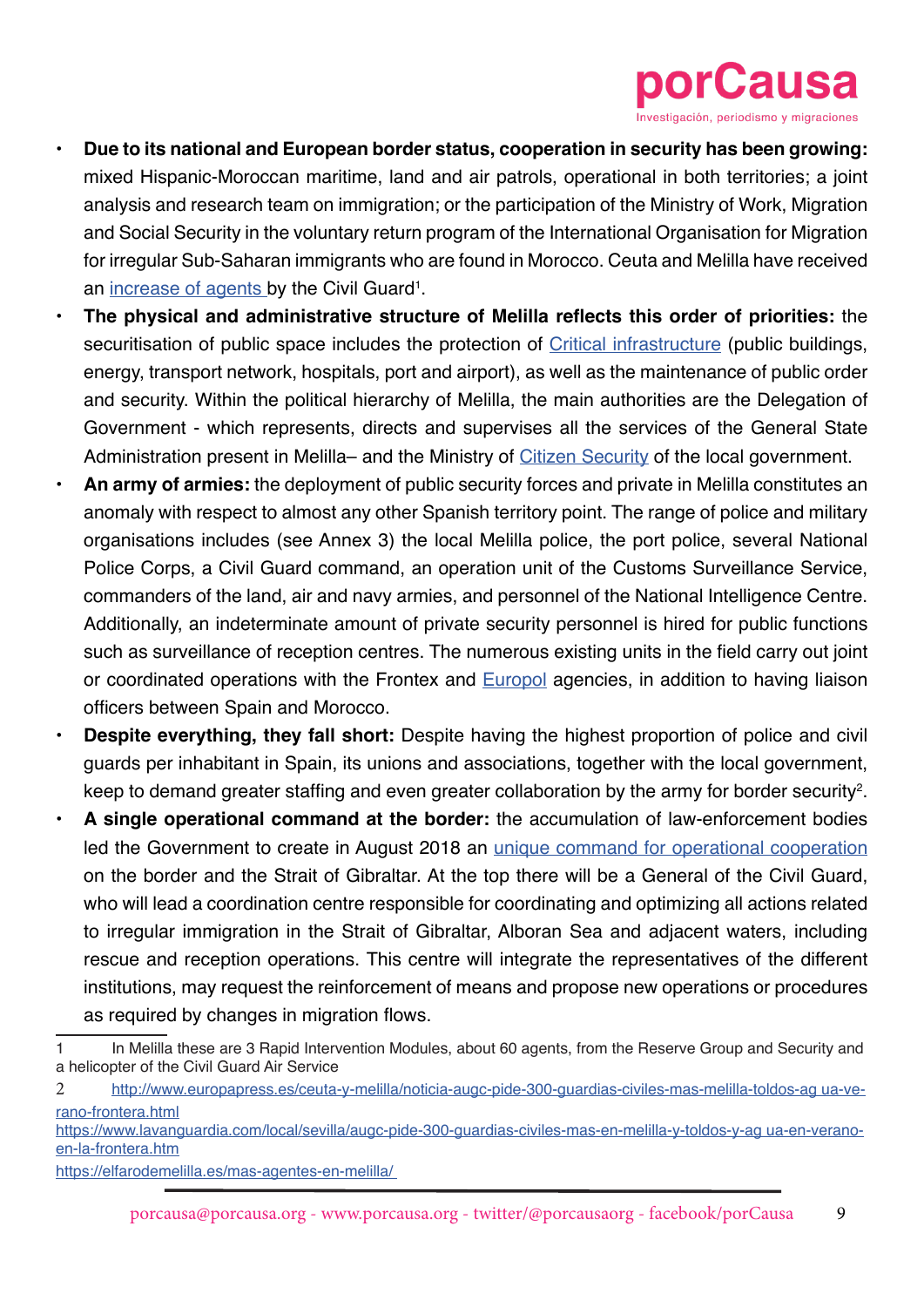

## **APPENDIX 1**

# **THE REPATRIATION AGREEMENT BETWEEN MOROCCO AND SPAIN AND THE SUMMARY DEPORTATIONS**

[Agreement s](https://www.boe.es/diario_boe/txt.php?id=BOE-A-1992-8976)igned in Madrid in 1992 and in force since 2012 (20 years after being signed). Main points:

- The requested State shall readmit on its territory, at the formal request of the requesting State, nationals of a third country who have entered illegally in the territory of the latter from the requested State. There is a 10-day limit for the request (with documentary justification) from the time of illegal entry (which has to be proved).
- **• If the readmission is accepted:** the requested State issues a certificate stating the identity and other documents of the returned foreigner.
- **• There is no readmission obligation (Art. 3):** for nationals of third-party neighbouring states of the applicant, those who were authorised to remain in the territory of the requesting State, those who have a visa or permit to stay, and those who have recognized refugee status according to the requesting State (in case that, once readmitted, it was verified that they are subject to any of these assumptions, the requesting State will readmit them).
- **• Once readmitted,** foreigners a) who have the right to remain in the requested State may do so, b) those who do not have the right to remain will be returned to their home state
- **• Transit of returnees** (Art. 6-8). It may be denied (Art. 8) when the foreigner: a) is prohibited from entering the requested State; b) can be charged or convicted by a Criminal Court in the requested State, for events prior to transit; c) may be charged or convicted by a Criminal Court in the State of destination; d) is at risk of abuse in the State of destination; e) when the transit is requested for the expulsion of nationals of the Maghreb countries members of the UMA / Arab Maghreb Union (Algeria, Libya, Morocco, Mauritania and Tunisia).
- **• A mixed Hispanic-Moroccan Committee** under the authority of the ministers of the Interior of both countries will resolve application disputes, monitor, examine and propose improvements in the application of the agreement.

Since 1992, it had only been invoked incidentally and for Moroccan citizens, until [22 August 2018,](https://elpais.com/politica/2018/08/24/actualidad/1535135930_887405.html) when they accessed through the fence of Ceuta 116 migrants and refugees and were returned to Morocco. In [20 October 2018](https://elpais.com/politica/2018/10/20/actualidad/1540060243_161638.html), the agreement was reapplied to [55 people of sub-Saharan origin](https://www.eldiario.es/desalambre/Gobierno-convierte-devoluciones-expres-frenar_0_827667598.html).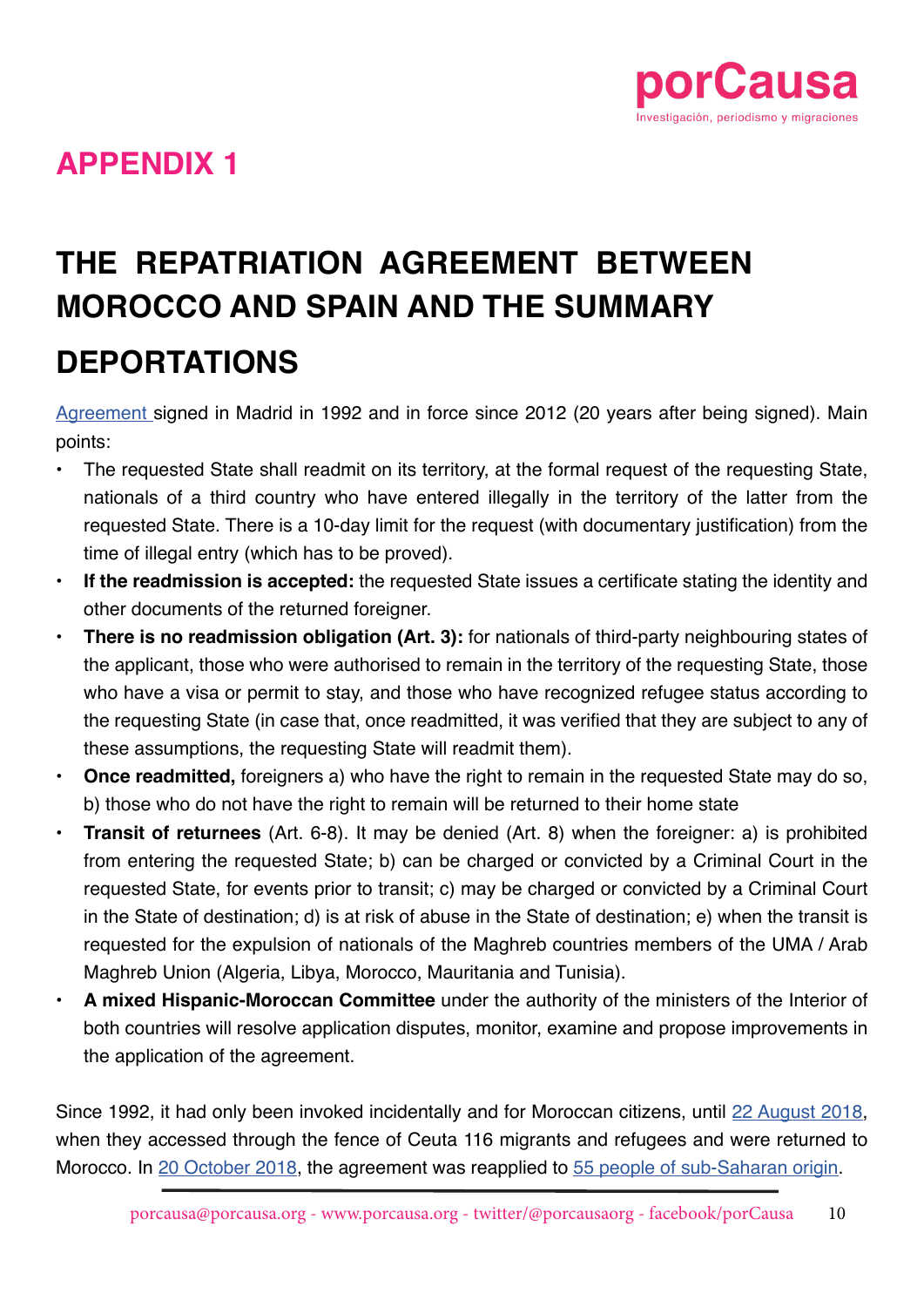

# **APPENDIX 2**

# **THE AGREEMENT ON NON-ACCOMPANIED CHILDREN**

Regarding the repatriation of unaccompanied minors (MENAS), Spain has signed three agreements (with [Romania,](http://www.congreso.es/public_oficiales/L8/CORT/BOCG/A/CG_A231.PDF) [Senegal](https://www.boe.es/boe/dias/2008/07/18/pdfs/A31413-31415.pdf) and Morocco). Within the [permanent working group of Hispanic-Moroccan](http://www.congreso.es/l12p/e5/e_0057226_n_000.pdf) [on migration issues](http://www.congreso.es/l12p/e5/e_0057226_n_000.pdf) created in 2003, the Interior Ministers of both countries created an ad-hoc subcommittee in 2006 of MENAS. In 2007, to strengthen this collaboration, it was signed in Rabat (effective since October 2, 2012), the [Agreement](https://www.boe.es/diario_boe/txt.php?id=BOE-A-2013-3140) on cooperation in the field of prevention of illegal emigration of unaccompanied minors (MENAS), their protection and assisted return. After the signature of this bilateral Agreement, the ad hoc Subcommittee on MENAS has met six times, the last (based on November 2017 data) on July 11, 2017.

This agreement has 3 types of measures:

- **• Prevention actions (Art.3):** consisting of sensitising children, their families and society in general, about the risks that come with emigration of unaccompanied minors, as well as actions against networks of trafficking and exploitation of minors
- **Protective measures (Art.4):** The Spanish authorities will attend these minors in the same way as their nationals and will provide Moroccan authorities (no later than one month after entering Spain) all information about the child. The Moroccan authorities will proceed to the identification of the minor and family and the issuance of documentation to demonstrate his/her nationality, within three months of the delivery of documentation and/or information about the minor by the Spanish competent authorities. The last paragraph speaks of a possible agreement between the parties on the case of minors who may be subject to repatriation and also on their number, which moves away from individualization of the minor and could open the door to a quota of return agreed between the parts.
- **• Actions regarding return (Art.5):** The competent Spanish authorities will decide on the assisted return of minors to their families or the guardianship institution of the country of origin, as well as their social reintegration. Both parties will cooperate in establishing a host process equipped with qualified material and human resources, both public and private, or from NGOs that work in the field of protection and repatriation of minors.

Morocco lacks a social policy for global protection of children, so it will hardly provide a reception device that guarantees the rights of the minors.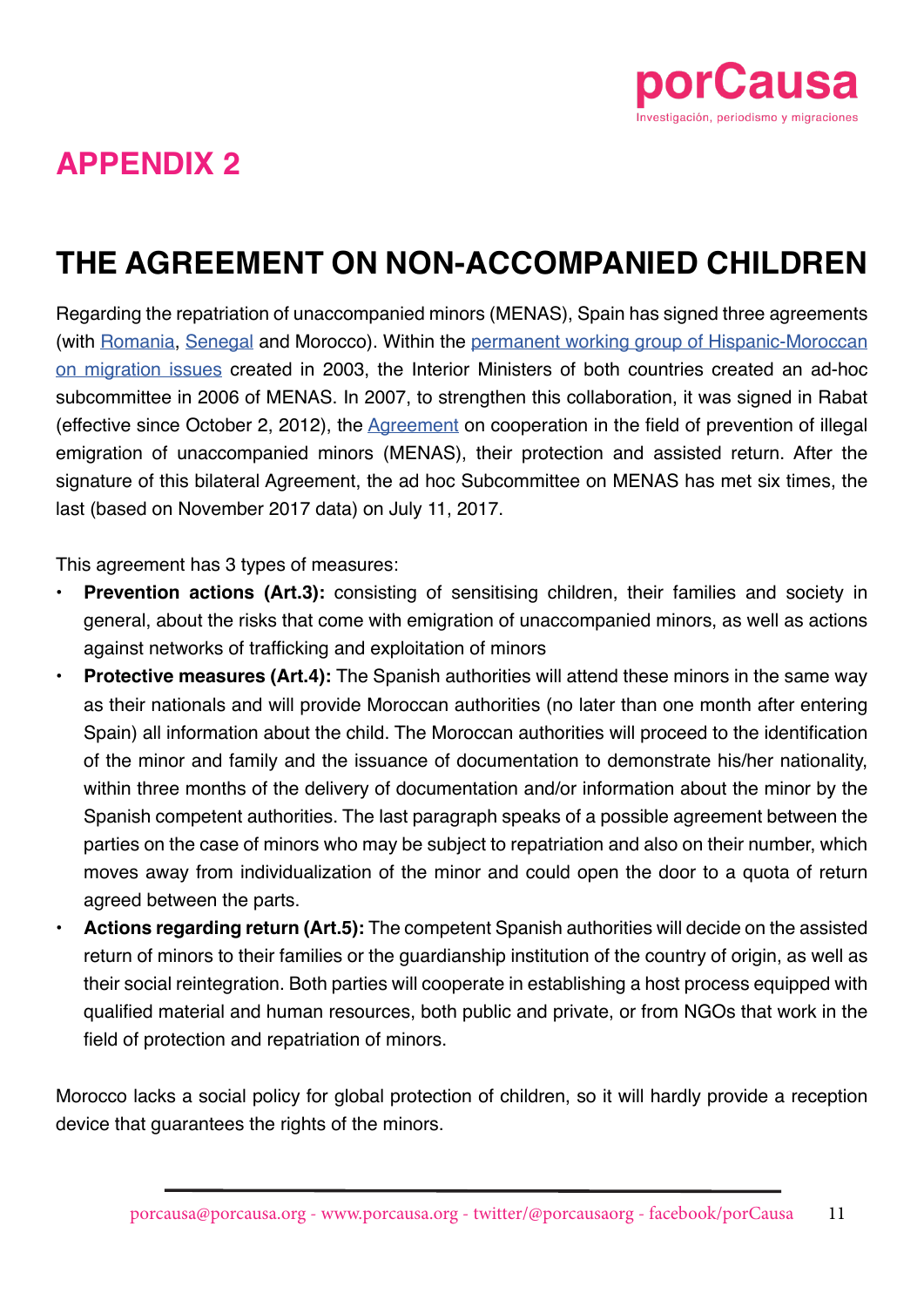

A Monitoring Committee will ensure compliance with the agreement. It will meet twice a year, alternatively in Spain and Morocco.

Within the last Migration Sector Conference and the Bureau of Interterritorial Coordination on unaccompanied foreign minors (both on 5 September 2018), the [Andalusian Government](https://elpais.com/politica/2018/09/04/actualidad/1536078343_155207.html?rel=str_articulo#1536663215242) together with Ceuta and Melilla asked the Central government to activate this repatriation agreement with **Morocco** 

## **APPENDIX 3**

## **FORCES AND SECURITY BODIES PRESENT IN MELILLA**

#### **Melilla Local Police**

Armed institute of civil nature, with hierarchical structure and organization, under the senior authority of the President of the City and the Security Advisor Citizen. It is regulated in the Regulation of the Local Police of Melilla, [modified in July 2017](http://www.melilla.es/melillaportal/RecursosWeb/DOCUMENTOS/1/0_18018_1.pdf).

**• Functions:** Administrative Police in relation to compliance with regulations, traffic area and road safety (signaling, direction and surveillance, road education, penalties, attestations, assistance etc.), compliance with environmental regulations, surveillance of public spaces, buildings and facilities, protection and custody of assigned authorities, judicial police functions, civil protection, crime prevention, public order protection in large demonstrations in collaboration with other lawenforcement bodies, citizen security, etc. (See [Service Letter\)](http://www.melilla.es/melillaportal/contenedor.jsp?seccion=s_fdoc_d4_v1.jsp&contenido=14527&tipo=5&nivel=1400&codResi=1).

#### **Port Police**

It is responsible for the [supervision and management of the ports](http://transparencia.gob.es/servicios-buscador/contenido/realdecretoley.htm?id=NORMAT_E0000360113041&fcAct=2017-03-31T08:45:37.934Z&lang=es) and they intervene in everything concerning the traffic of people and goods, citizen security and berthing at the port. It falls under on the Ministry of Development.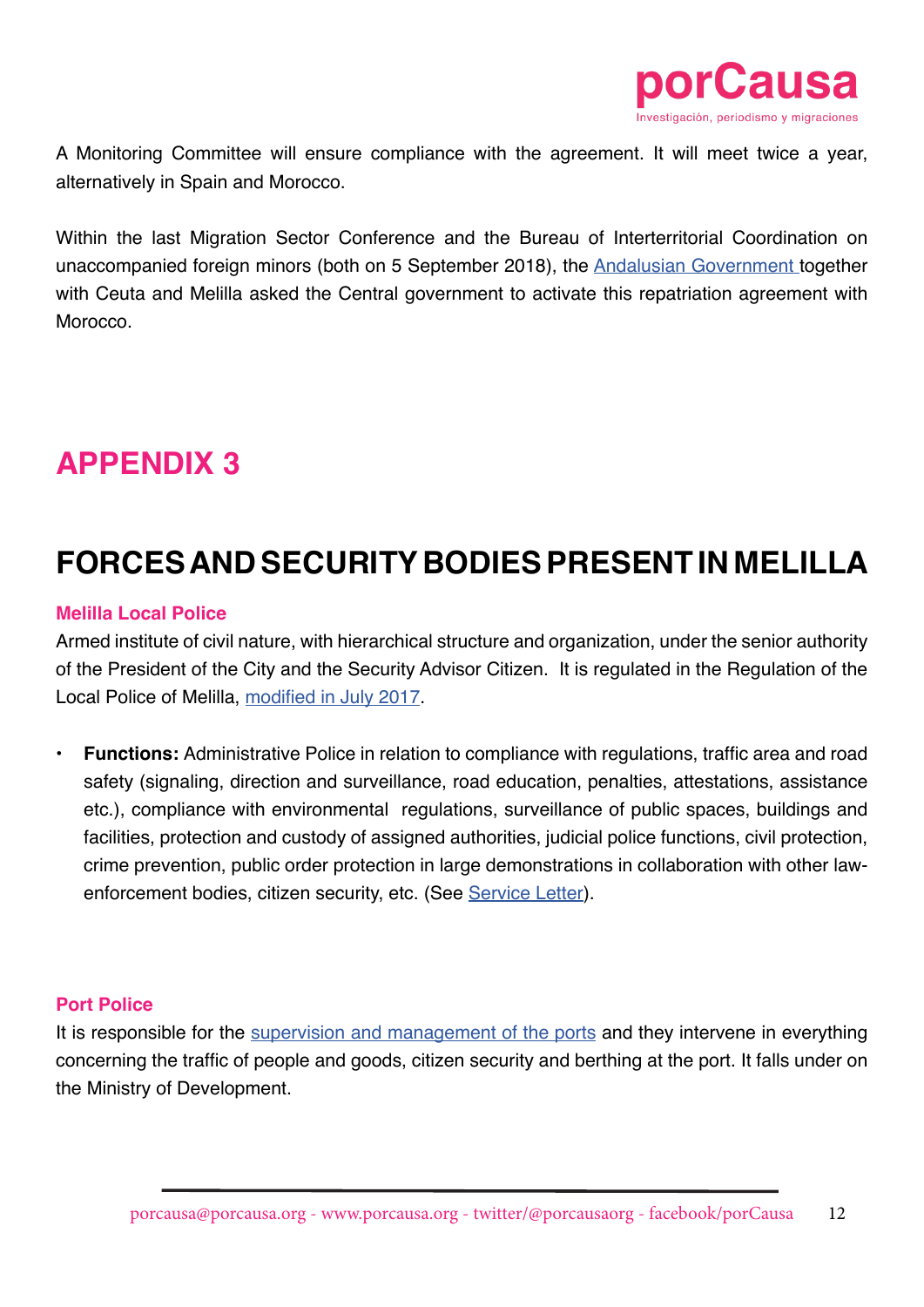

#### **National Police**

According to [Order INT/28/2013,](https://www.boe.es/buscar/act.php?id=BOE-A-2013-662) of 18 January, as in each province of the national territory, there is a police station of the Autonomous City of Melilla (Art. 19), assuming command of the National police in its territory. In addition, the Fifth Police Intervention Unit is created, based on Granada and Málaga, with a preferential scope of action in the provinces of Granada, Málaga, Almeria, Jaen and Melilla City. The Melilla Police Station is under the Superior Police Headquarters of Eastern Andalusia, based in Granada, and its basic structure is: a Provincial Operational Coordination Unit, Operational Territories Units and a General Secretariat.

In addition, as Melilla is a Border Post, it has:

- A Police Unit that performs police control functions of people entering and exiting the national territory, as well as the internal security of airports, ports and land crossings.
- Due to the non-recognition of Spanish sovereignty over Melilla, the Police Station does not have a Police Cooperation Unit, which should cooperate with neighbouring states, according to corresponding international conventions or agreements (which does exist in Tangier and Algeciras). However, it does have a Border Provincial Brigade.
- Also, for the fight against certain types of crime, Melilla could count with specific police units, organically and functionally dependent on the [General Commissariat](https://www.boe.es/buscar/doc.php?id=BOE-A-1990-188) in case of need (in particular: the GEO-Special Group of Operations-, TEDAX- NRBQ – anti-terrorist unit -, UIP -Police Intervention Unite-, Mobile Brigade - Transport Police, UCRIF –Unit against Immigration Networks and Documentary Falsehoods-, BRIC -Response to Clandestine Immigration Brigade-, in addition to the General Commissariat of Information, under the Ministry of Interior).

#### **Customs Surveillance Service (SVA)**

It is a Deputy Directorate integrated in the State Tax Administration Agency (AEAT), which depends organically and functionally on the [Customs Department and Special Taxes, and belongs to the](https://www.agenciatributaria.es/AEAT.internet/Inicio/La_Agencia_Tributaria/Aduanas_e_Impuestos_Especiales/_Presentacion/Vigilancia_Aduanera/_INFORMACION/Informacion_general/Informacion_general.shtml) [Ministry of Finance and Public Function](https://www.agenciatributaria.es/AEAT.internet/Inicio/La_Agencia_Tributaria/Aduanas_e_Impuestos_Especiales/_Presentacion/Vigilancia_Aduanera/_INFORMACION/Informacion_general/Informacion_general.shtml). Their officials are agents of the authority (tax police and judicial police), authorised to carry arms. Their actions are aimed at repression of crimes and smuggling offenses, the fight against drug trafficking and other related crimes, money laundering, tax fraud and the underground economy. They are present on the land (border crossings), sea (ports), and in the air (airports). The SVA has an Operating Unit in Melilla, belonging to the Maritime Base of Andalusia.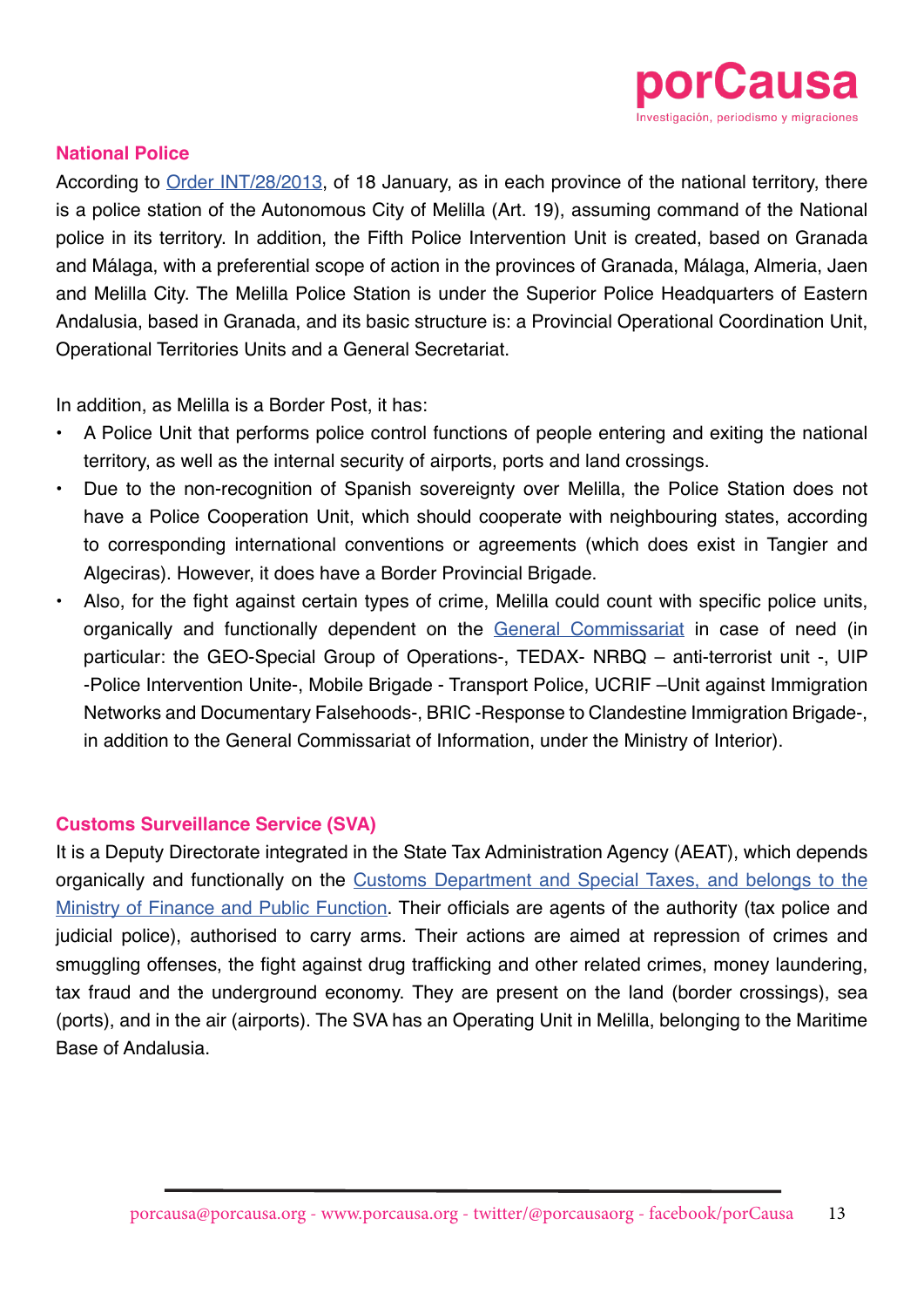

#### **Civil Guard**

The [Civil Guard Command](http://www.guardiacivil.es/es/institucional/directorio/melilla/cmda__melilla.html) in Melilla is the territorial unit in charge of carrying out in its demarcation, including territorial sea, missions entrusted to the Civil Guard. The Command is the unit of command, planning, direction, execution, management, coordination and control of services in the municipality of Melilla. They are composed of several territorial Companies and functional units or organs. The Commanders have an Operative Services Centre (COS) that coordinates 24 hours a day the of citizen security services, responding to phone requests at 062 and 112 of the Emergency Centres of the different regions.

#### **Army**

- **• Land army**: [General Command of Melilla:](http://www.ejercito.mde.es/unidades/Melilla/comgemel/index.html) (COMGEMEL) to the Command of a Division General, organically dependent on the Land Force, whose Headquarters are in Seville. The Headquarters, body to advise the Command, it is composed of a Second Headquarters of a Brigadier General that exercises the functions of Second Chief, a Secretariat, Legal Advice, Head of Economic Affairs, Office of Public Communication and a General Staff. The Command Units are located in Melilla, being its mission to prepare to establish operational organizations. They also carry out presence missions on the islands and rocks under their responsibility (Chafarinas, Peñón de Vélez de la Gomera and Peñón de Alhucemas). These units are:
	- [Battalion of the Headquarters](http://www.ejercito.mde.es/unidades/Melilla/bcgcomgemel/Actividades/index.html) (BCG).
	- [Melilla Regulatory Group nº 52](http://www.ejercito.mde.es/unidades/Melilla/grm52/index.html) (GREG 52). Infantry.
	- [Third Grand Captain I of the Legion](http://www.ejercito.mde.es/unidades/Melilla/tercio_gran_capitan1/Organizacion/index.html) (TERLEG I). Infantry.
	- [Armoured Regiment Alcántara 10](http://www.ejercito.mde.es/unidades/Melilla/rcac10/Organizacion/index.html) (RC10). Chivalry.
	- [Mixed Artillery Regiment 32](http://www.ejercito.mde.es/unidades/Melilla/ramix32/Organizacion/index.html) (RAMIX 32). Anti-aircraft field artillery.
	- [Engineer Regiment 8 \(](http://www.ejercito.mde.es/unidades/Melilla/ring8/Organizacion/index.html)RING 8). Engineers
	- [Logistics Unit 24](http://www.ejercito.mde.es/unidades/Melilla/ulog24/index.html) (ULOG24). Logistical support.
	- In 2018, an operationally dependent Command of the Presence and Earth Surveillance was established. The Command that integrates a military headquarters (with a General Staff) is also integrated by the Battalion of Headquarters XVIII and the Air Force of the Army, with a Helicopter detachment.
- **• Navy:** [Melilla Naval Command](http://www.armada.mde.es/ArmadaPortal/page/Portal/ArmadaEspannola/conocenosorganizacion/prefLang-es/03Flota--03Flota-Fuerza-Accion-Maritima--06Comandancias-Ayudantias-Navales--16cnmelilla-es) (located in the port of Melilla), consists of two Officers-Commander and 2nd Commander-, two subofficials, one Corporal 1st / Cape and two Sailors.
- **• Army of the Air:** [Air Military Command of Melilla Airport \(](http://www.ejercitodelaire.mde.es/EA/ejercitodelaire/es/organizacion/unidades/detalle-unidad/Comandancia-Militar-Aerea-del-Aeropuerto-de-Melilla-CMAA-de-Melilla/)CMAA of Melilla); It has a permanent staff of military personnel that fits in a Support Squadron with two sections, one of Cars and another of Air Transportation Support (SATA).